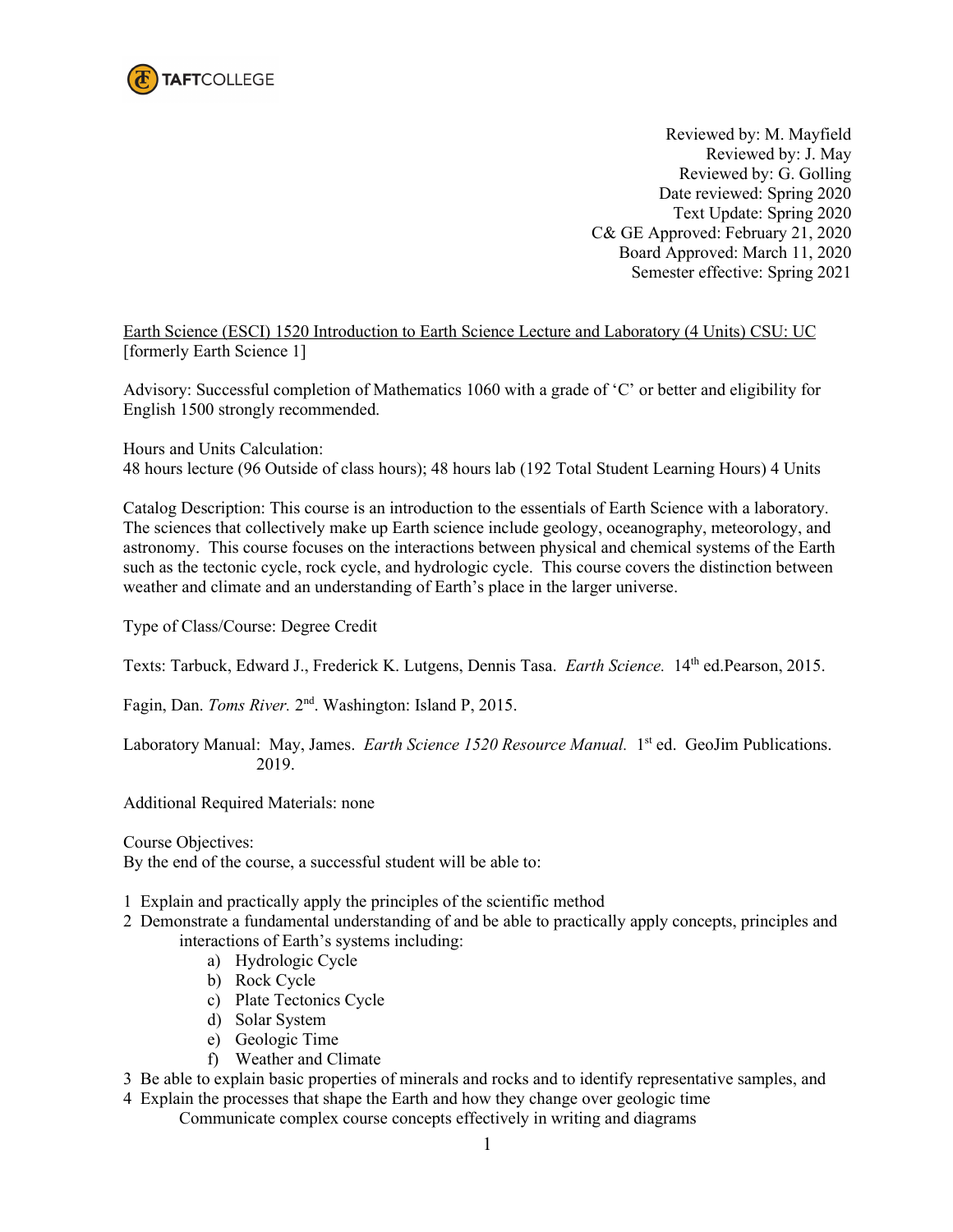

Course Scope and Content (Lecture):

- Unit I Introduction to Earth Science
	- A. The sciences that collectively make up Earth science
	- B. The nature of scientific inquiry
	- C. The stages in the formation of solar system
	- D. Earth's four major spheres
	- E. Earth's internal structure
	- F. Major features of continental and oceanic basins
	- G. Earth system science

#### Unit II Earth Materials

- A. Matter including atoms and elements
- B. Minerals: Building blocks of rocks
- C. Properties of minerals
- D. Mineral resources
- 
- E. The rock cycle<br>F. Igneous rocks Igneous rocks
- G. Sedimentary rocks
- H. Metamorphic rocks

### Unit III Sculpturing Earth's Surface

- A. Mechanical and chemical weathering
- B. Soil and soil profiles
- C. Mass wasting the work of gravity
- D. The hydrologic cycle
- E. Running Water
- F. Groundwater
- G. Glaciers. glacial erosion and glacial deposition
- H. Deserts
- I. Wind, wind erosion and wind deposition

### Unit IV Forces Within the Earth

- A. Plate Tectonics: A scientific revolution unfolds
- B. The Plate Tectonics model
- C. What drives plate tectonics
- D. Earthquakes and seismology
- E. Earthquake destruction
- F. Earth's interior
- G. Volcanoes and volcanic hazards
- H. Plate tectonics and volcanic activity
- I. Crustal deformation
- J. Mountain building

## Unit V Deciphering Earth's History

- A. A brief history of geology
- B. Relative dating principles
- C. Dating with radioactivity
- D. The geologic time scale
- E. Is Earth unique?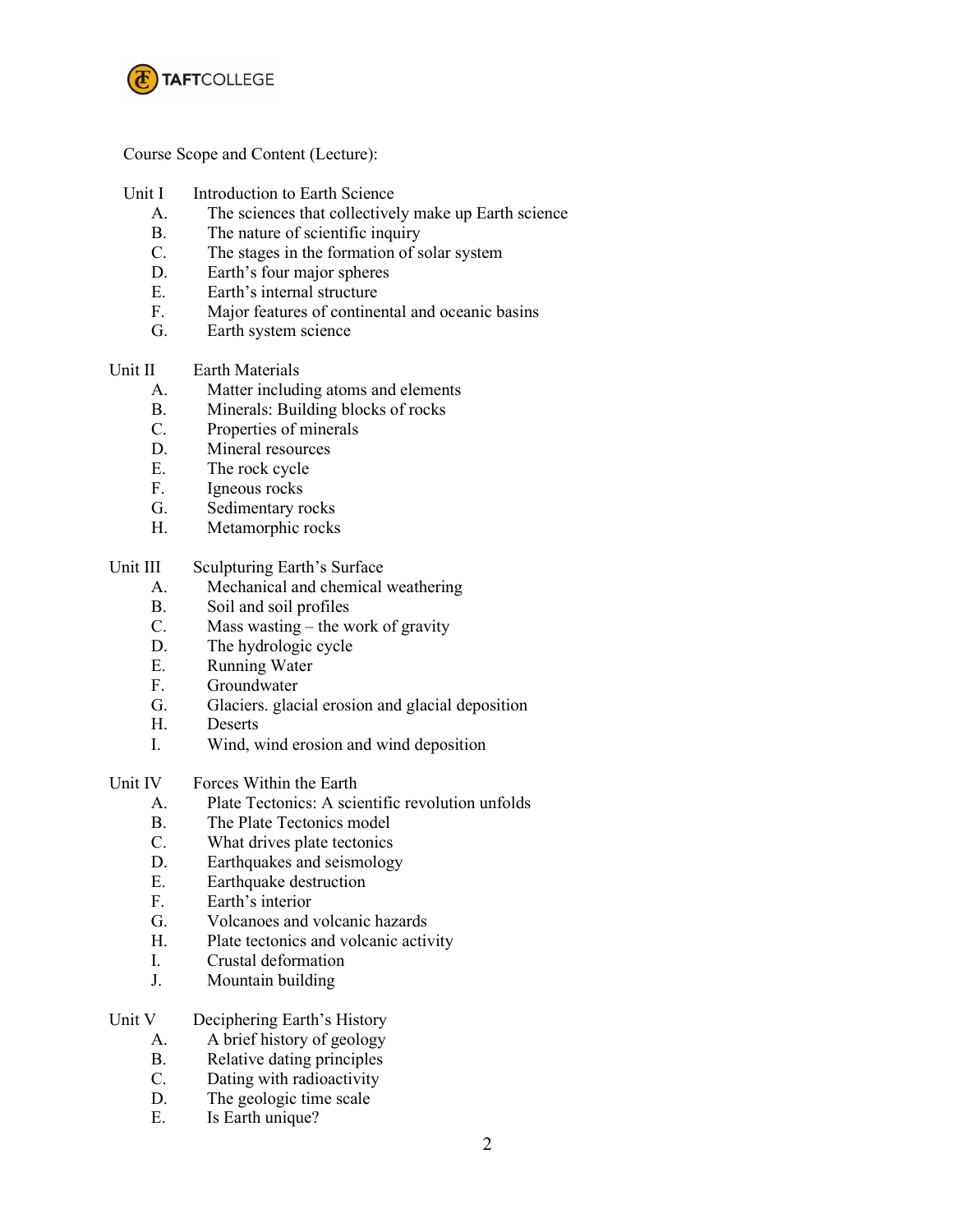

- F. Precambrian history
- G. Life explodes in the Paleozoic Era
- H. Age of the dinosaurs in the Mesozoic Era
- I. Age of mammals in the Cenozoic Era
- Unit VI The Global Ocean Oceanography
	- A. The ocean floor
	- B. Geography of the oceans
	- C. Comparing the oceans to the continents
	- D. Composition of seawater
	- E. The diversity of ocean life
	- F. The ocean's surface circulation
	- G. Ocean waves
	- H. Shoreline features
	- I. Tides

Unit VII Earth's Dynamic Atmosphere (Meteorology)

- A. Weather and climate
- B. Composition of the Atmosphere
- C. Earth Sun relationship
- D. Principles and factors affecting atmospheric change
- E. Formation and classification of clouds
- F. Formation and classification of precipitation
- G. Air pressure and winds
- H. Weather patterns and severe storms
- I. World climates
- J. Climate-feedback mechanism
- K. Some possible consequences of global warming
- Unit VIII Origins of Modern Astronomy
	- A. Ancient astronomy
	- B. The birth of modern astronomy
	- C. The motions of Earth
	- D. Touring our solar system
	- E. Earth's moon
	- F. Terrestrial and Jovian planets
	- G. Small solar system bodies
	- H. Light
	- I. Spectroscopy
	- J. The active sun
	- K. The Universe
	- L. Stellar evolution
	- M. Galaxies and galactic clusters
	- N. The Big Bang Theory

Course Scope and Content (Lab):

- Unit I SI and Metric System
	- A. Understanding the Metric System (prefixes)
	- B. Conversions (Dimensional Analysis)
	- C. Measuring Density of Materials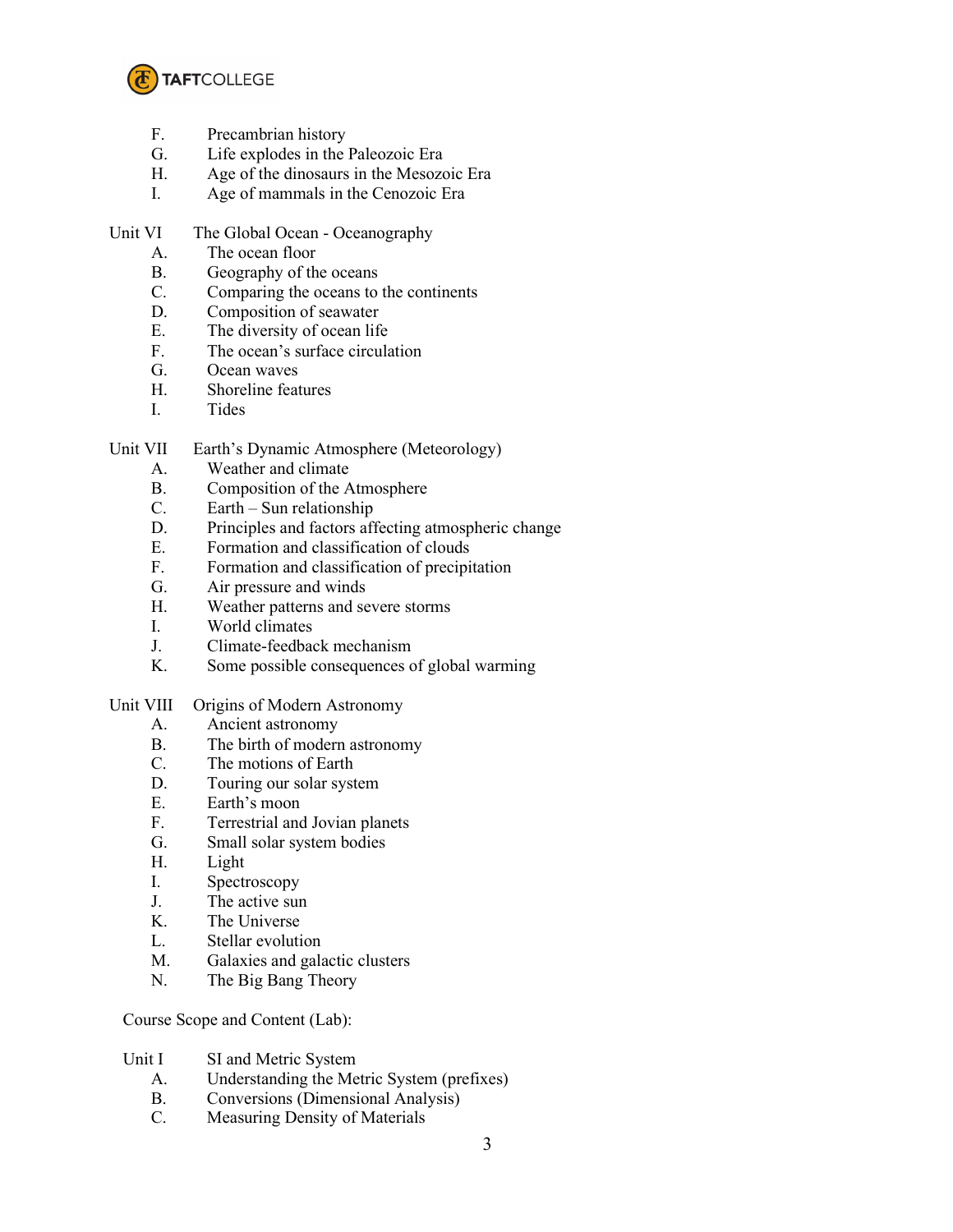

- D. Comparing Density of Important Rock Types
- E. Scientific Method

## Unit II Study of Minerals

- A. Mineral Properties
- B. Classification of Minerals
- C. Identification of 24 Unknown Minerals
- D. Important Mineral Uses

Unit III Igneous, Sedimentary, Metamorphic Rocks and the Rock Cycle

- A. Properties of Igneous Rocks
- B. Identification of 12 Unknown Igneous Rocks
- C. Properties of Sedimentary Rocks
- D. Identification of 12 Unknown Sedimentary Rocks
- E. Properties of Metamorphic Rocks
- F. Identification of 12 Unknown Metamorphic Rocks
- G. The Rock Cycle
- Unit IV Introduction to Aerial Photographs and Topographic Maps
	- A. Recognition of Scale on Topographic Maps
	- B. Calculation of Gradient on Topographic Maps
	- C. Recognition of Geologic Landforms
	- D. Construction of Geologic Cross Sections
	- E. Aerial Photographs
- Unit V Running Water and Groundwater
	- A. Streamflow and Changes to Stream Downstream
	- B. Erosion, Transportation, and Deposition in Streams
	- C. Shaping Stream Valleys
	- D. Drainage Patterns
	- E. Surface Processes
	- F. The Importance of Groundwater
	- G. Porosity and Permeability
	- H. Wells
	- I. Subsidence

## Unit VI Understand the Plate Tectonic Model

- A. Earth's Major Lithospheric Plates
- B. Plate Boundaries
- C. Divergent Boundaries
- D. Convergent Boundaries
- E. Transform Boundaries
- F. What Drives Plate Motions
- G. Students Build Their Own Tectonic Plate Boundary<br>H. Faults and Folds
- Faults and Folds

# Unit VII Earthquake and Earthquake Epicenter Location

A. What is an Earthquake?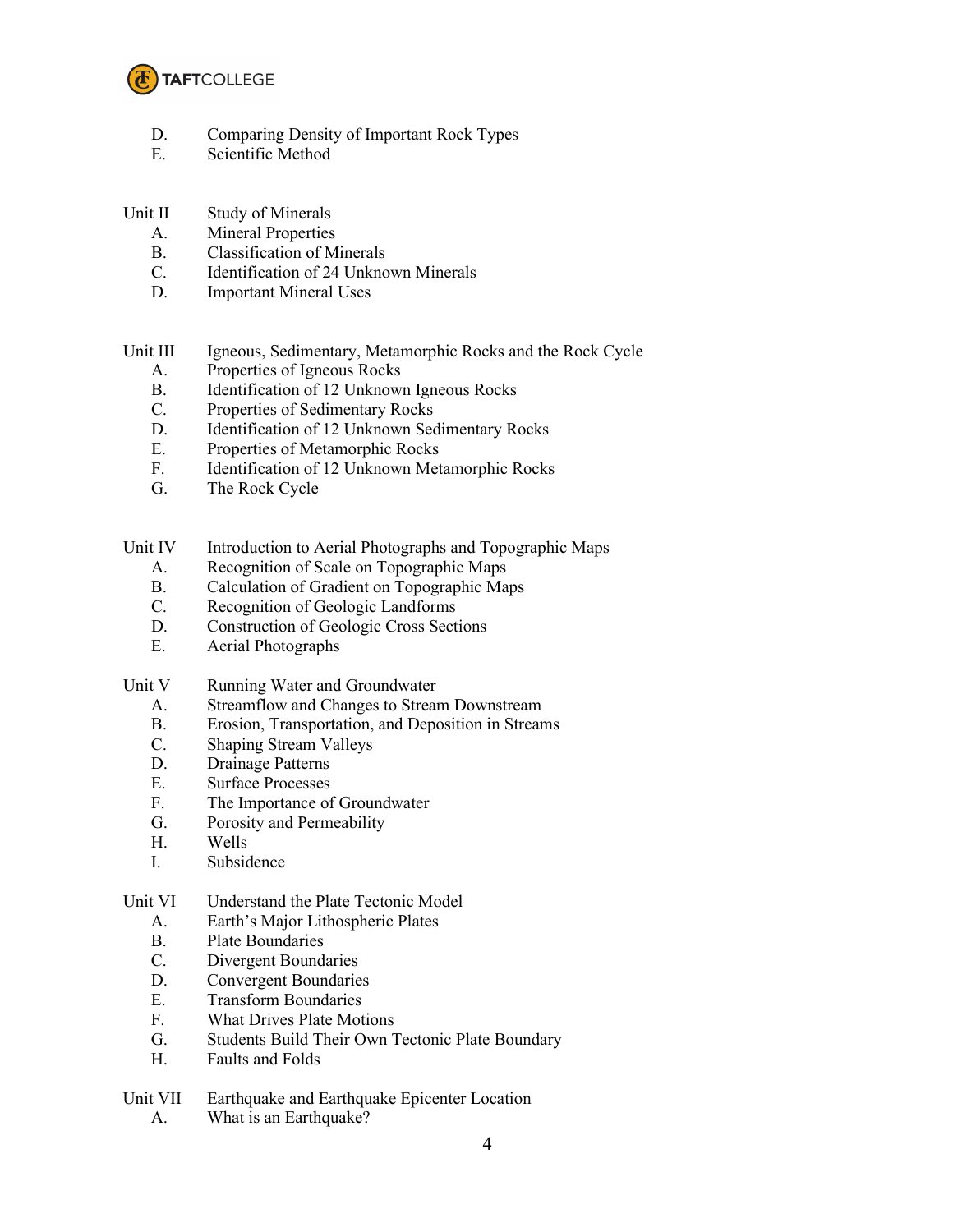

- B. Instruments Used to Measure Earthquakes
- C. Locating an Earthquake Epicenter
- D. Measuring the Size of an Earthquake
- E. Rock Deformation

## Unit VIII Volcanoes and Volcanic Hazards

- A. Nature of Volcanic Eruptions
- B. High versus Low Viscosity Magma and Lava
- C. What is Extruded During Eruptions
- D. Shield Volcanoes
- E. Cinder Cones
- F. Composite Cones
- G. Volcanic Hazards Mapping
- Unit IX Geologic Time (Relative and Radioactive Dating)
	- A. Dating Rock Layers Using Relative Age Principles
	- B. Correlation of Rock Layers
	- C. Identification of Fossils and Fossil Types<br>D. Dating Rock with Radioactivity
	- Dating Rock with Radioactivity
	- E. Construction of Sequence of Rock Using Both Relative and Radioactive Dating
	- F. Recognition of Division on Geologic Time Scale
- Unit X Oceanography
	- A. Geography of the Oceans
	- B. Salinity and Sources of Sea Salts
	- C. Passive Continental Margins
	- D. Active Continental Margins
	- E. Mapping of Hawaiian Island and Emperor Seamount Chains
- Unit XI Waves, Currents, and Tides
	- A. Wave Characteristics
	- B. Waves when they Approach the Surf Zone
	- C. Describing Motion of waves using the Wave Table
	- D. Currents
	- E. Causes of Tides
	- F. Tidal Patterns and Reading Monthly Tidal Cycle
- Unit XII Earth-Sun Relations
	- A. Earth's Motions Rotation versus Revolution
	- B. Cause of Seasons based on Earth's Orientation
	- C. Solstices and Equinoxes
	- D. The Fate of Incoming Solar Radiation

## Unit XIII Atmosphere

- A. Measuring Air Pressure
- B. Factors Affecting Wind
- C. General Circulation of the Atmosphere
- D. Measuring Wind
- E. Mapping Idealized Global Circulation Patterns
- Unit XIV Weather and Climates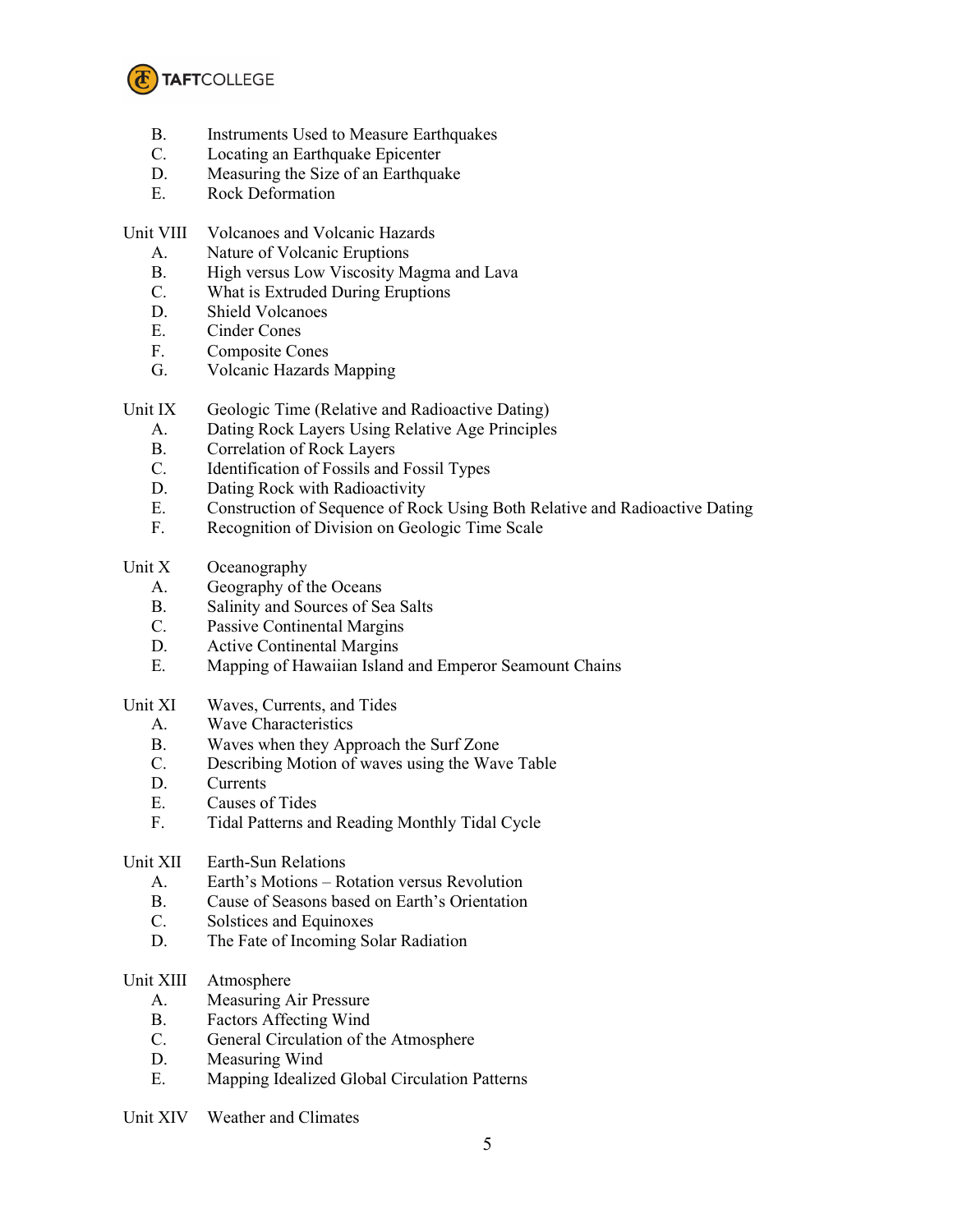

- A. Recognition of Weather Associated with Air Masses
- B. Thunderstorms
- C. Tornadoes
- D. Hurricanes
- E. Long range Climate Patterns
- F. Climate Associated with Tectonics

Unit XV Modern Astronomy and the objects in the Solar System

- A. The Birth of Modern Astronomy
- B. An Overview of the Planets
- C. Earth's Moon
- D. Minor members of the Solar System
- E. Understanding Scale in the Solar System

Unit XVI The Universe and Stellar Evolution

- A. Measuring Distance to the Stars
- B. Stellar Color and Temperature
- C. Plotting Stars on the Hertzsprung-Russell Diagram
- D. Stellar Evolution
- E. Types of Galaxies
- F. The Big Bang

Learning Activities Required Outside of Class:

The students in this class will spend a minimum of 6 hours per week outside of the regular class time doing the following:

- 1. Studying text, chapter handouts and students learning objectives
- 2. Answering questions at end of chapter
- 3. Skill practice
- 4. Completing required reading
- 5. Problem solving activity or exercise
- 6. Written work
- 7. Field trips

Methods of Instruction:

- 1. Assign reading topics in the text book and selected references
- 2. Class lectures will be used to clarify and extend the theoretical and factual concepts present in the text
- 3. Class discussions and problem solving sessions
- 4. Audiovisual materials, relative to some unit of study will be shown to supplement lecture materials
- 5. Problem sets and questions from the text will be assigned
- 5. Selected experiments will be assigned in the laboratory for individual student learning
- 6. Demonstration experiments and lecture demonstrations will be used in the classroom and laboratory

Methods of Evaluation: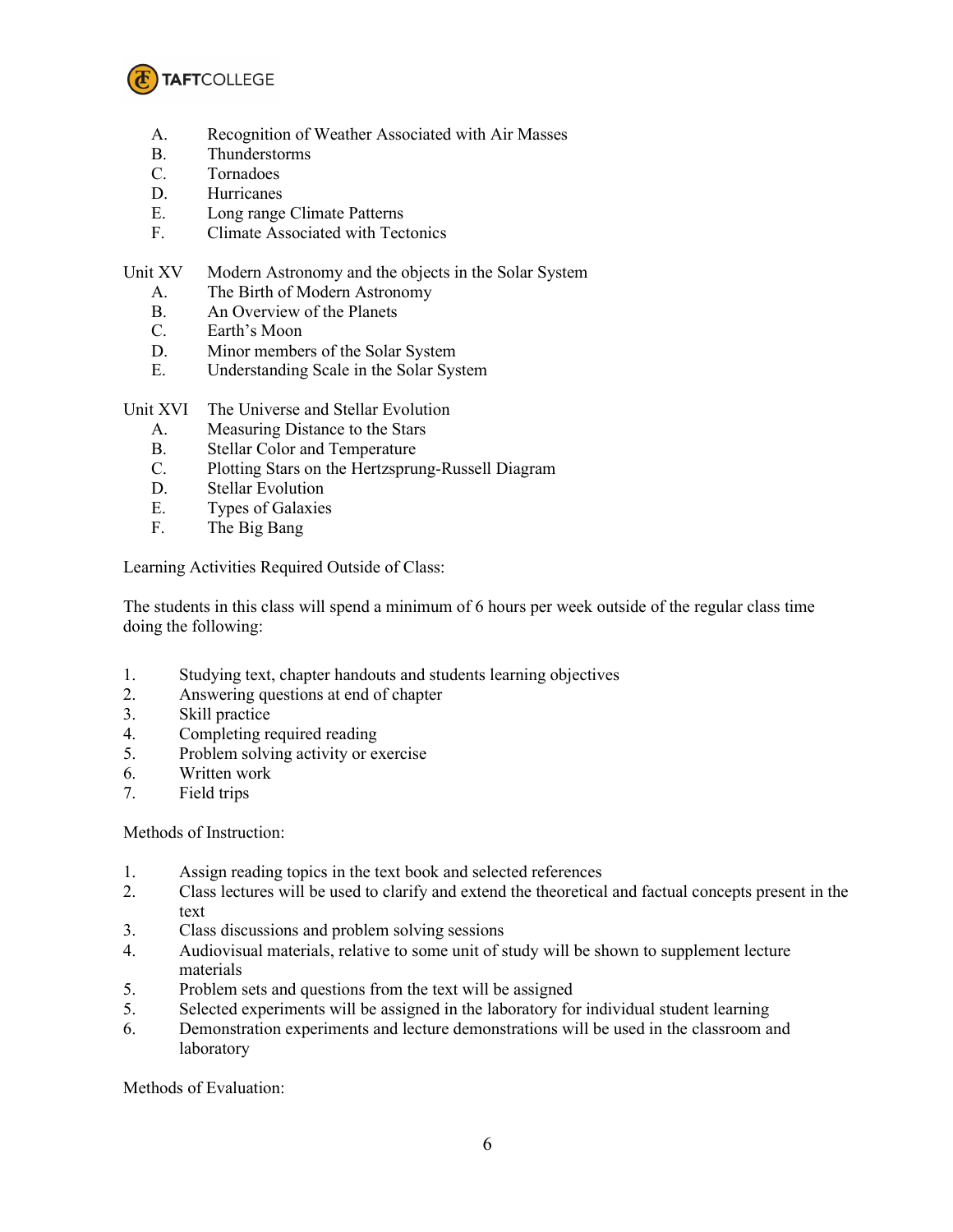

- 1. Substantial writing assignments including:
	- a. Essay exams
	- b. Laboratory reports
	- c. Research reports
	- d. Computer video analysis presentation
- 2. Computational or non-computational problem-solving demonstrations including:
	- a. Exams
	- b. Homework problems
	- c. Quizzes
	- d. Laboratory reports
- 3. Other examinations, including:
	- a. Multiple choice
	- b. Matching items
	- c. True/false items
	- d. Completion
	- e. Essay
	- f. Demonstrations of laboratory techniques

## Laboratory Category: Extensive Laboratory

Pre delivery criteria: All of the following criteria are met by this lab.

- 1. Curriculum development for each lab
- 2. Published schedule of individual laboratory activities
- 3. Published laboratory activity objectives
- 4. Published methods of evaluation
- 5. Supervision of equipment maintenance, laboratory setup, and acquisition of lab materials and supplies

During laboratory activity of the laboratory: All of the following criteria are met by this lab.

- 1. Instructor is physically present in lab when students are performing lab activities.
- 2. Instructor is responsible for active facilitation of laboratory learning.
- 3. Instructor is responsible for active delivery of curriculum.
- 4. Instructor is required for safety and mentoring of lab activities.
- 5. Instructor is responsible for presentation of significant evaluation.

Post laboratory activity of the laboratory: All of the following criteria are met by this lab.

- 1. Instructor is responsible for personal evaluation of significant student outcomes (lab exercises, exams, practicals, notebooks, portfolios, etc.) that become a component of the student grade that cover the majority of lab exercises performed during the course.
- 2. Instructor is responsible for supervision of laboratory clean up of equipment and materials.

## Supplemental Data:

| TOP Code: | 193000 Earth Science |
|-----------|----------------------|
|           |                      |